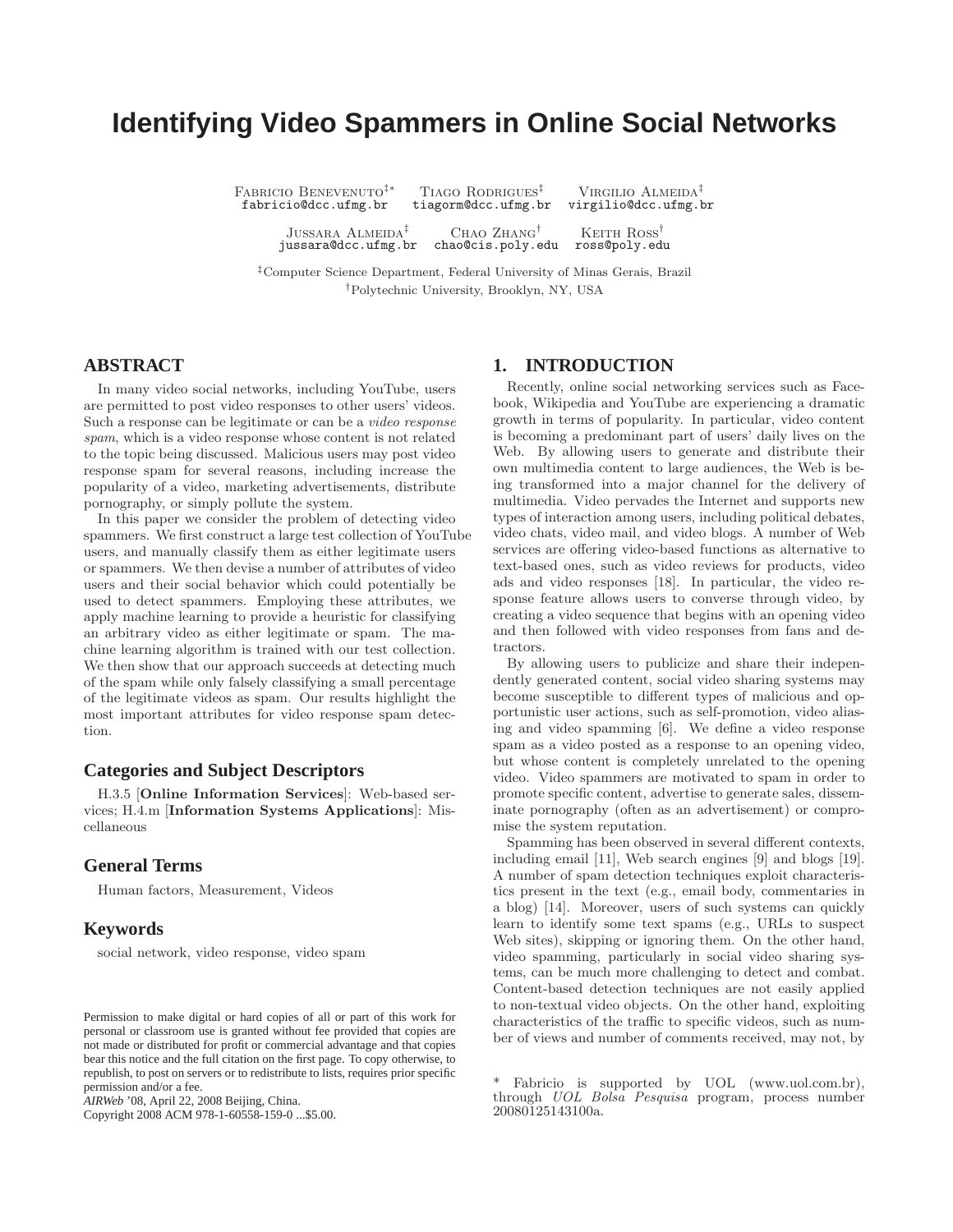itself, be enough to distinguish spam from unpopular usergenerated content. Ultimately, users can not easily identify a video spam before watching at least a segment of it, thus consuming system resources, in particular bandwidth, and compromising user patience and satisfaction with the system. Thus, identifying video spam is a challenging problem in social video sharing systems. However, we are not aware of any video spam detection technique.

This paper gives a first step in this direction. However, instead of identifying video spam content, our goal is to detect video spammers, i.e., users who post video spam as responses to other videos. We propose and evaluate a video spammer detection mechanism that classifies a user as a spammer based on the user's profile, the user's social behavior in the system, and the videos the user has posted. These attributes capture characteristics that are inherent to the user behavior and thus may better distinguish legitimate users from malicious video spammers.

In order to design and evaluate our proposed mechanism, we start by crawling a large user data set from YouTube, a pioneer social media sharing system which generates high volumes of Internet traffic and includes many social networking characteristics. A test collection is then built by carefully selecting users from the crawled data and manually classifying each user as either legitimate or spammer. Our test collection consists of 592 users, 119 of which are classified as spammers. We then characterize several user and video attributes from our test collection, selecting those that may better distinguish spammers from legitimate users. The selected attributes are grouped into three subsets: user attributes, social network attributes, and video attributes. The user attributes, extracted from the user profile, expresses how the user typically uses the system (e.g., number of videos uploaded, number of friends, and so on). The social network attributes express how the user interacts with other users through video responses, whereas the video attributes capture the interests of other users in the content posted by user (e.g., number of views or comments to the videos posted by the user). Finally, using our test collection, we evaluate the effectiveness of our detection mechanism using the selected attributes. We also evaluate the relevance to the classification of each subset of attributes.

We found that, using the complete set of attributes, our mechanism can correctly classify a significant fraction of the video spammers (44%) while incurring in 2% of misclassification of legitimate users. We also found that the social network attributes of a user as well as the attributes of the videos he/she posts are the most relevant to spammer detection. In fact, classifying users based only on one of the two subsets has an effectiveness close to when all three subsets of attributes are jointly used. Since video spamming is still an unexplored problem, and, to the best of our knowledge, no previous detection mechanism is available in the literature, we believe these results are significant and point towards a promising direction for future research.

In summary, the main contributions of this paper are:

- Quantitative evidence of video spamming activity (as defined above) in social online video sharing systems, particularly YouTube. To the best of our knowledge, this is the first work to show such evidence.
- The identification and characterization of a set of user and video attributes that can be used to distinguish

video spammers from legitimate users.

- A test collection of users from YouTube, classified as spammers or legitimate users.
- A video spammer detection mechanism based on a classification algorithm, which showed to produce reasonably good results, detecting a significant fraction of video spammers with 2% of misclassification of legitimate users.

The rest of the paper is organized as follows. The next section briefly discusses related work. Section 3 describes our Youtube crawling strategy and the test collection built from the crawled dataset. Section 4 presents a characterization of several attributes of the users included in our test collection, particularly those that can be used to distinguish spammers from legitimate users. Section 5 describes and evaluates our video spammer detection mechanism. Finally, Section 6 offers conclusions and directions for future work.

## **2. RELATED WORK**

Mechanisms to detect and identify spam and spammers have been largely studied in the context of Web [5, 13] and email spamming [12]. In particular, Castillo et al [5] proposed a framework to detect Web spamming which uses social network metrics. A framework to detect spamming in tagging systems, which is a type of attack that aims at raising the visibility of specific objects, was proposed in [17]. Although applicable to social media sharing systems that allow object tagging by users, such as YouTube, the proposed technique exploits a specific object attribute, i.e., its tags. Our approach is complementary to these efforts as it aims at detecting video spammers, using a combination of different categories of attributes of both objects and users.

A survey of approaches to combat spamming in Social Web sites is presented in [14]. Many existing approaches are based on extracting evidence from the content of a text, treating the text corpus as a set of objects with associated attributes and using these attributes to detect spam. These techniques, based on content classification, can be directly applied to textual information, and thus can be used to detect spam in email, text commentaries in blogs, forums, and online social networking sites. Additionally, detection of email spam based on image content was also studied previously [2, 22]. However, content classification is much harder to do for video objects. Our approach to detect video spammers consists on classifying users, instead of the their videos, and relies on a set of attributes associated to the user actions and social behavior in the system as well as attributes of their videos. However, our detection scheme does not involve video content which is difficult to automatically process and analyze. Rather, we focus on attributes that capture the interest of other users on the video (e.g., number of comments posted by other users, number of times the video was viewed, and so on).

Complementary to our effort, the characterization of the traffic to online video sharing systems, in particular YouTube, has also been the focus of some studies. An in-depth analysis of popularity distribution, popularity evolution and content characteristics of YouTube and of a popular Korean video sharing service is presented in [6]. The authors also analyze mechanisms to improve video distribution, such as caching and peer-to-peer distribution schemes. Gill et al [10]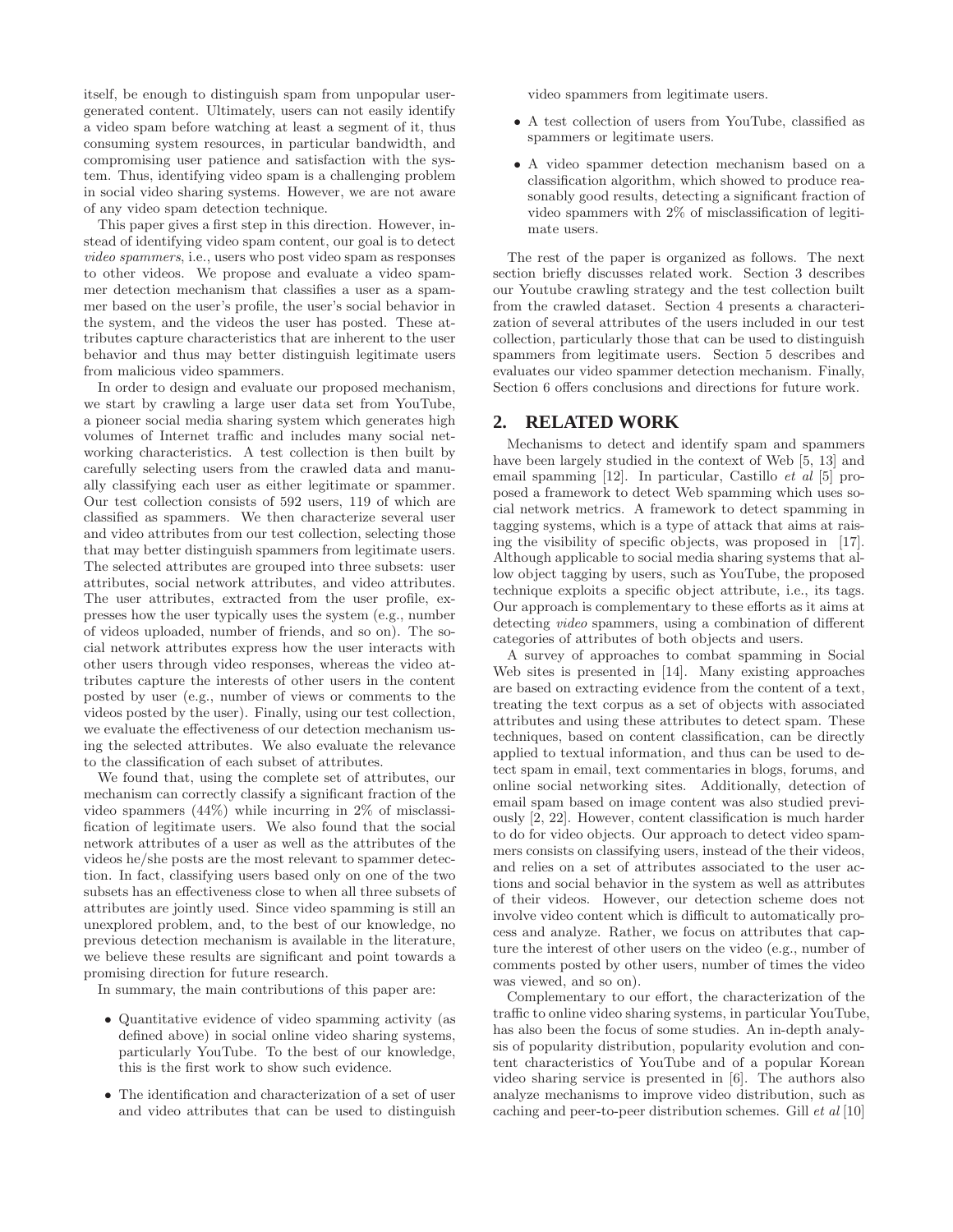present a characterization of the YouTube traffic collected from the University of Calgary campus network and compare its properties with those previously reported for Web and media streaming workloads. Both studies focus on traffic and video characterization. We are not aware of any effort to characterize video spamming. Towards this end, this paper presents a characterization of user and video attributes that can be used to distinguish spammers from legitimate users in YouTube.

## **3. YOUTUBE MEASUREMENTS**

Our ultimate goal is to design a mechanism to classify users of social video sharing systems into legitimate and video spammers, using a set of their attributes and of their contributed videos. Towards this goal, we crawled data from YouTube, one of the most popular social media networking sites today [1]. A test collection, including a sample of the crawled data, was then built and used to evaluate the effectiveness of our classification approach. Section 3.1 describes our crawling strategy, whereas Section 3.2 presents the criteria used to select users for the test collection.

## **3.1 YouTube Data Collection**

YouTube includes several social networking features. Since our focus is on video response spamming, we are interested in sampling information about users who participate in videobased interactions. In other words, our crawling strategy is driven by users who have responded to other users by uploading videos. This type of interaction is enabled by the video response feature, which allows a registered YouTube user to post a video as response to a pre-existing YouTube video. We say a YouTube video is a responded video if it has at least one video response. Similarly, we say a YouTube user is a responded user if at least one of its contributed videos is a responded video. Finally, we say a YouTube user is a responsive user if it has posted at least one video response.

A very natural user graph emerges from video response interactions. At a given instant of time  $t$ , let  $X$  be the union of all responded users and responsive users. The set X is, of course, a subset of all YouTube users. We denote the *video response user graph* as the directed graph  $(X, Y)$ , where  $(x_1, x_2)$  is a directed arc in Y if user  $x_1 \in X$  has responded to a video contributed by user  $x_2 \in X$ .

In order to obtain a large set of responded and responsive users, and ultimately build a video response user graph, we use the sampling procedure described in Algorithm 1. Using as seeds the list of top-100 most responded videos of all time, provided by YouTube, we followed links of responded videos and video responses, collecting information about each user and its posted videos and video responses. The dataset gathered with this crawler, summarized in Table 1 produces a large (most likely the largest) weakly connected component of  $(X, Y)$ , and is used as source for building our test collection (next section).

#### **3.2 Test Collection Definition**

A test collection, containing a set of YouTube users each pre-classified as legitimate or video spammer, is required to evaluate the effectiveness of our classification approach.

| input : A list of users (seeds)            |                                              |  |  |  |
|--------------------------------------------|----------------------------------------------|--|--|--|
| 1.1 for each User U in the crawler list do |                                              |  |  |  |
| 1.2                                        | Collect $U$ 's info using the YouTube API;   |  |  |  |
| 1.3                                        | Collect $U$ 's video list using the API;     |  |  |  |
| 1.4                                        | for each Video V in the video list $\bf{do}$ |  |  |  |
| 1.5                                        | Copy the HTML of $V$ ;                       |  |  |  |
| 1.6                                        | if $V$ is a responded video then             |  |  |  |
| 1.7                                        | Copy the HTML of $V$ 's video                |  |  |  |
|                                            | responses;                                   |  |  |  |
| 1.8                                        | Insert the responsive users in the           |  |  |  |
|                                            | crawler list;                                |  |  |  |
| 1.9                                        | end                                          |  |  |  |
| 1.10                                       | if V is a video response then                |  |  |  |
| 1.11                                       | Insert the responded user in the             |  |  |  |
|                                            | crawler list:                                |  |  |  |
| 1.12                                       | end                                          |  |  |  |
| 1.13                                       | end                                          |  |  |  |
| 1.14 end                                   |                                              |  |  |  |

Algorithm 1: Crawler Algorithm for Video Responses

However, as far as we know, no such collection is publicly available (neither for YouTube nor for any other video sharing system). But how do we create a large and representative test collection? Relying on random sampling to select a reasonable number of users from the crawled data would not be advisable as it could yield a very small fraction of spammers, preventing a sound analysis of the results.

Thus, we define three strategies, described below, that aim at not only selecting different types of legitimate users but also include users who are more likely to be spammers. Each selected user is then classified as either spammer or legitimate user. We define as a spammer a user who posts at least one video response that is considered unrelated to the responded video. Examples of video responses that are considered unrelated to the responded video, and thus, are classified as video spams are: (1) an advertisement of a product or website completely unrelated with the topic of the responded video, (2) pornographic content posted as response to a cartoon video, and (3) videos with no content (with duration equal to 0 seconds), probably posted by automatic tools.

The definition of a video spammer is thus subjective, as it relies on human judgment as to whether a video is related to another. In order to minimize the impact of human error, three volunteers independently classified each user. All users (and their videos and video responses) were analyzed and independently classified by two volunteers. The third

| Characteristic                 | Video Response Dataset    |  |  |
|--------------------------------|---------------------------|--|--|
| Sample Period                  | $01/11/2008 - 01/18/2008$ |  |  |
| video-data                     |                           |  |  |
| $#$ video responses            | 701,950                   |  |  |
| $#$ responded videos           | 381,616                   |  |  |
| $#$ views of video responses   | 5,397,904,689             |  |  |
| $\#$ views of responded videos | 16,721,814,009            |  |  |
| User-data                      |                           |  |  |
| $#$ users collected            | 264.460                   |  |  |

Table 1: Summary of Video Response Data Set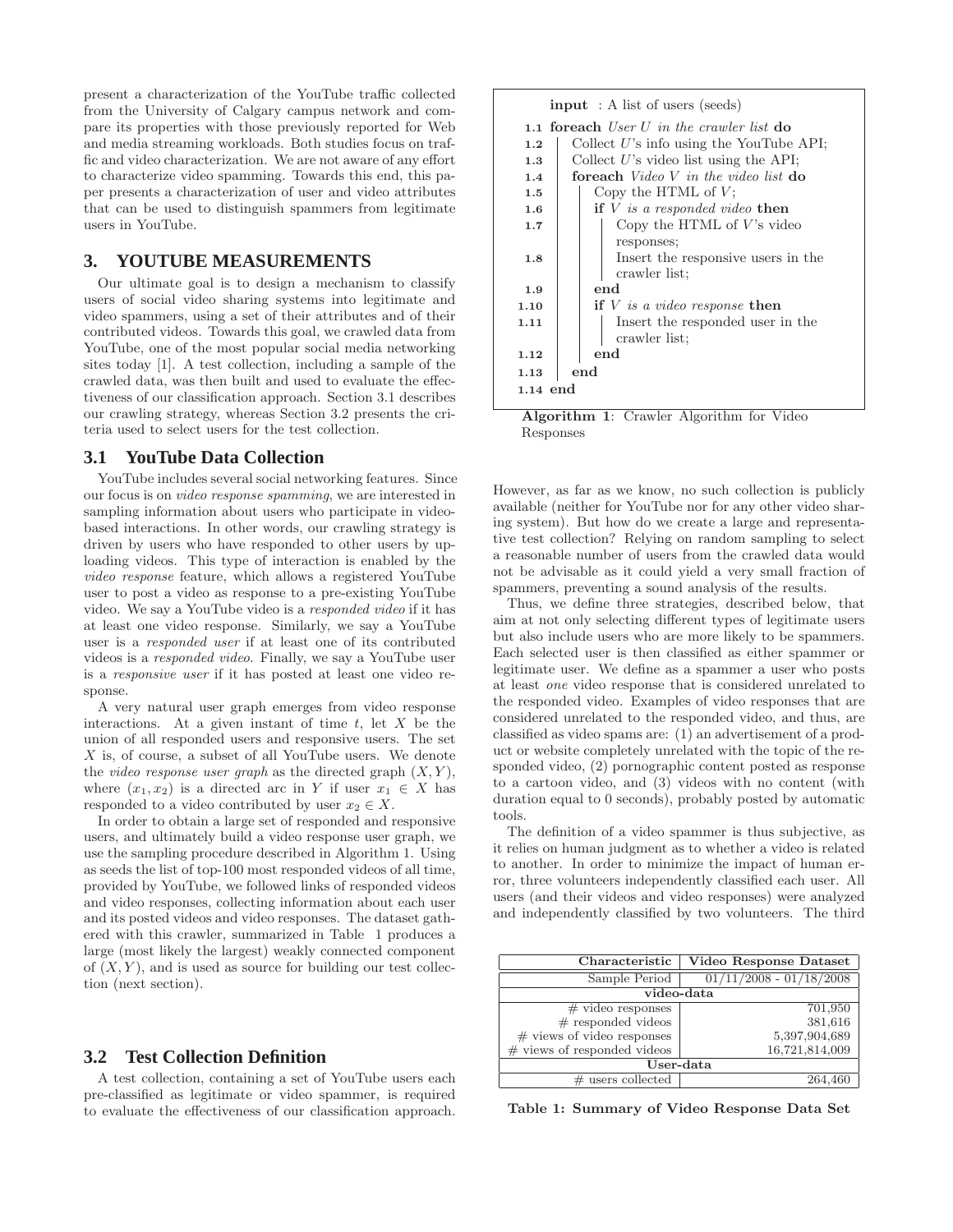

Figure 1: Classes of Users Based on Interactions via Video Responses

one was used whenever the two classification results differ. In case of doubt of whether a video response was or not related to the responded video, the volunteers were instructed to classify it as a legitimate response (i.e., non-spam). As an example, video responses with people chatting or expressing their opinions were classified as legitimate, as we choose the conservative approach of not evaluating the expressed opinions.

The three strategies used to build our test collection are:

1. In order to select users with different levels of interaction through video responses, we consider the video response user graph built from our entire dataset, as described in Section 3. Figure 1 shows the in-degree and out-degree of each user. We define four regions in this graph, representing four different classes of users with different levels of interaction. Region 1 consists of users with low in-degree and out-degree, and thus who respond and are responded by only a few other users in YouTube. They, thus, present a very low level of videobased interaction with other users. Region 2 consists of users with high in-degree and low out-degree. These users receive video responses from a large number of other users, but post responses to only a small number of peers, acting as authorities [16]. Region 3 consists of users with low in-degree and high out-degree, acting as hubs [16]. Intuitively, region three is the most likely region to have video spammers, who try to disseminate their content by posting video responses to many other users. Lastly, region 4 consists of very interactive users, with high in-degree and out-degree. The four regions were defined considering a threshold equal to 10 for both in-degrees and out-degrees. We then randomly selected  $100$  users from each region<sup>1</sup>.

Out of the 400 selected users, 381 were manually classified as legitimate, and only 11 were classified as spammers. The remaining 8 users were not included in our collection as they had had their accounts suspended by YouTube due to violation of terms of use. The spammers found by this strategy are spread across the four regions as follows: 3 are in region 1, 1 is in region 2, 5 are in region 3, and 2 were found in region 4.

- 2. Our second strategy is based on the assumption that a video spammer is more likely to post video responses to the most popular videos in order to make his spam visible to a larger community of users. YouTube provides the ranking of videos according to several criteria such as most viewed and most responded. We choose to randomly select 100 users from those who posted video responses to videos in the top 100 most responded videos of all time. Out of these, 8 were classified as spammers and 92 as legitimate users.
- 3. Our last strategy was devised to increase the number of spammers in our test collection. It is based on our observation that some spammers can be easily identified by analyzing the thumbnails of the video responses posted to videos occupying top positions in the rankings kept by YouTube. We browsed the video responses posted to the top 100 most responded videos of all time, selecting a large number of suspect users for manual inspection. This strategy led to the insertion of 100 more users classified as spammers in our test collection.

In total, our test collection contains 592 users, out of which 473 were classified as legitimate users and 119 as spammers. Throughout the rest of the paper, we will refer to these users simply by legitimate users and spammers, taking our manual classification as baseline of comparison for evaluating the effectiveness of our spammer detection mechanism. The users in our test collection posted a total of 16,611 video responses to 8,710 different videos.

## **4. SPAMMERS AND LEGIMATE USERS**

Unlike legitimate users of social networking sites, people who spam aim at commercial intent (e.g., advertising), selfpromotion, and belittlement of ideas and reputation [14]. Thus, the behavior of spammers differs from that of legitimate users. This section presents characteristics that underscore the differences between the two classes of users. Initially, we study characteristics related to the individual behavior of users, such as: number of videos watched, number of subscriptions, and number of videos added as favorites. Intuitively, we expect that legitimate users spend more time interacting with YouTube interfaces, doing actions like choosing friends, watching and uploading videos, and setting favorite videos. In order to verify this intuition, we looked at the characteristics of the users of the test collection. Figure 2 shows the cumulative distribution function for three individual characteristics: number of friends, number of favorites and number of uploads. We notice from the figure that legitimate users do exhibit a higher level of interaction with the system. They have more friends, they contribute with more videos and they have larger lists of favorites. For example, 19% of the legitimate users have less than 10 friends while 56% of the spammers have less than 10 friends.

We also looked at the quality of the contributions made by the two classes of users. Each video uploaded by a user has a set of attributes such as number of views, number of video responses, number of comments received, number of times

<sup>&</sup>lt;sup>1</sup>Note that the numbers of users falling into regions 1, 2, 3 and 4 are 162,546, 2,333, 3,189 and 1,154, respectively. Thus, randomly selecting users from each region yields a sample biased towards region 4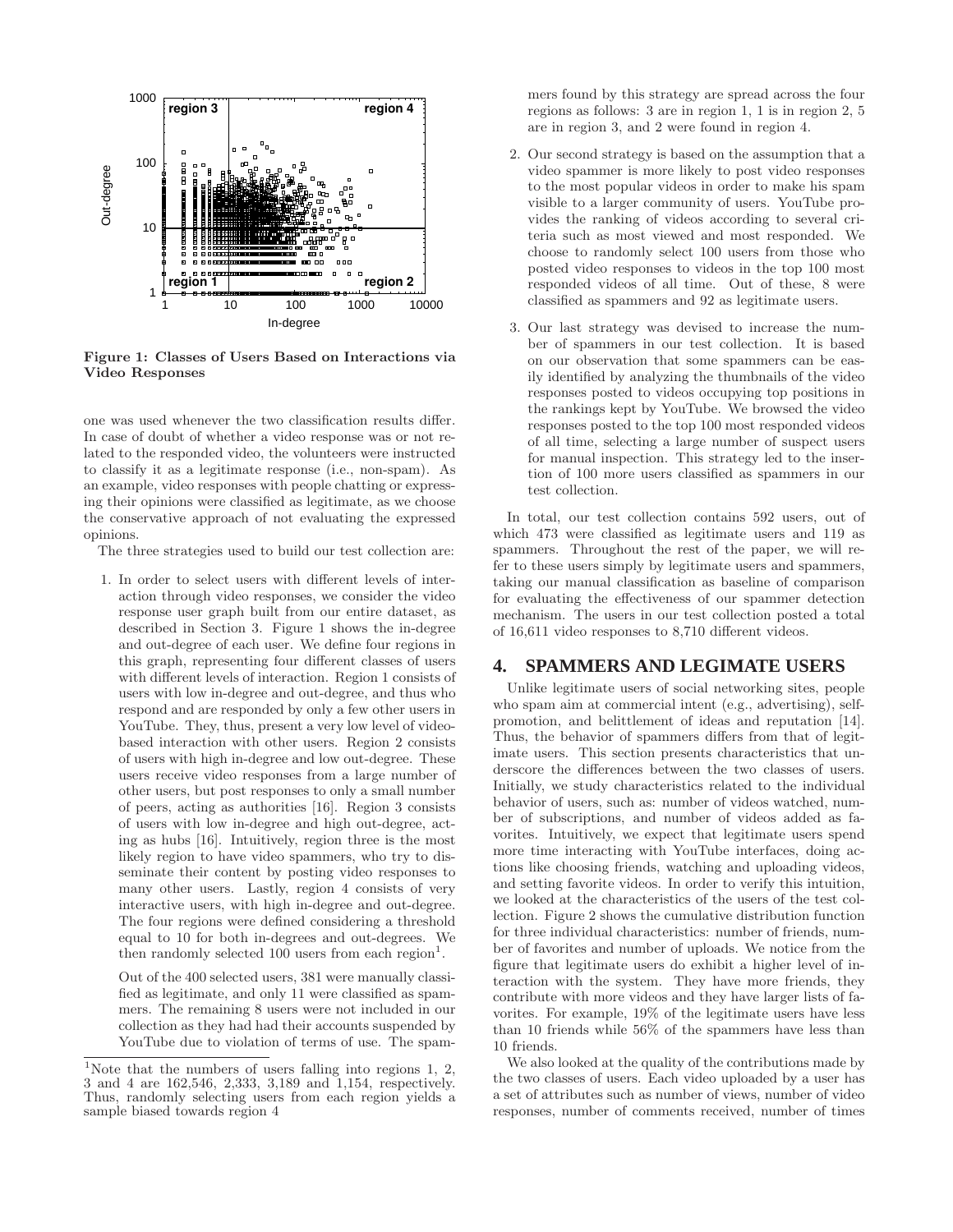

Figure 2: Number of Friends (left). Number of favorite videos (center). Number of uploads (left).



Figure 3: Number of video responses received (left). Number of videos watched (center). Distribution of the number of favorites of the video responses (right)

it was selected as favorite, among others. These attributes can be viewed as proxies for the quality of the user generated content. In order to have a better understanding of the quality of the contributions, we calculate the aggregated characteristics for two sets of videos: all videos uploaded by the user and video responses only. The reason for the aggregation into two classes stem from the fact that the video response is a mechanism used by spammers to distribute their video spam. Figure 3 shows the cumulative function for number of video responses received by all videos, number of comments received by all videos uploaded by the user and number of times the video responses were selected as favorites by other users. The three plots of the figure show how other users "view" the quality of videos contributed by the two classes of users. Videos uploaded by spammers receive fewer comments and fewer video responses than those contributed by legitimate users. Furthermore, we see that the number of times a video response is selected as a favorite is much smaller for video responses posted by spammers. In the test collection, 87% of the video responses uploaded by legitimate users are selected at least once as a favorite. The proportion for spammers is 60%. The perceived quality of the videos contributed by a user is also an important discriminator for classifying spammers and legitimate users. Other video characteristics such as number of views, number of honors, and number of links can also provide useful information to discriminate between the two classes of users.

Now we turn to the social characteristics of the users. These characteristics are derived from the structure of the video response graph, which is one of the many possible social networks in YouTube. There are several social metrics associated with the network that could indicate the level of interaction of a user in the social network, including clustering coefficient, reciprocity, in-degree and out-degree distributions.

The clustering coefficient [7] of a node  $i$   $cc(i)$  is the ratio of the number of existing edges over the number of all possible edges between i's neighbors. It measures the density of communication, not only between two users but among neighbors of neighbors. Figure 4 (center) shows the cumulative distribution of the clustering coefficient. As we can see legitimate users have higher clustering coefficient than video spammers. The average clustering coefficient over the whole network is 0.050 for legitimate users, whereas the average clustering coefficient for spammers is 0.014. Another interesting metric to observe is the reciprocity of each user. The reciprocity  $(R)$  for the video response user graph is given by:

$$
R(x) = \frac{|OS(x) \cap IS(x)|}{|OS(x)|} \tag{1}
$$

where  $OS(x)$  is the set of users that receive a video response from user x and  $IS(x)$  is the set of users that send video responses to x. Reciprocity measures the probability of a user receiving a video response from each user he/she sent a video response. Figure 4 (right) shows the fraction of spammers that have reciprocity greater than 0 is very low (i.e., 0.05), while the percentage of legitimate users that have reciprocity greater than 0 is more than 50%. Therefore, spammers are naturally associated with small (but potentially non-zero) reciprocity, whereas legitimate users, whose behavior is characterized by social relationships, are associated with the highest reciprocity.

We also use the Pagerank [4] algorithm, on the video response user graph, to determine the "user rank". Basically, a user has a high rank if the he/she has many incoming links or the user has links coming from highly ranked users. We call the scores computed by the pagerank algorithm as UserRank, which could be used as an indicator of the importance of users in terms of their participation in video interactions. We randomly selected a few users that have ei-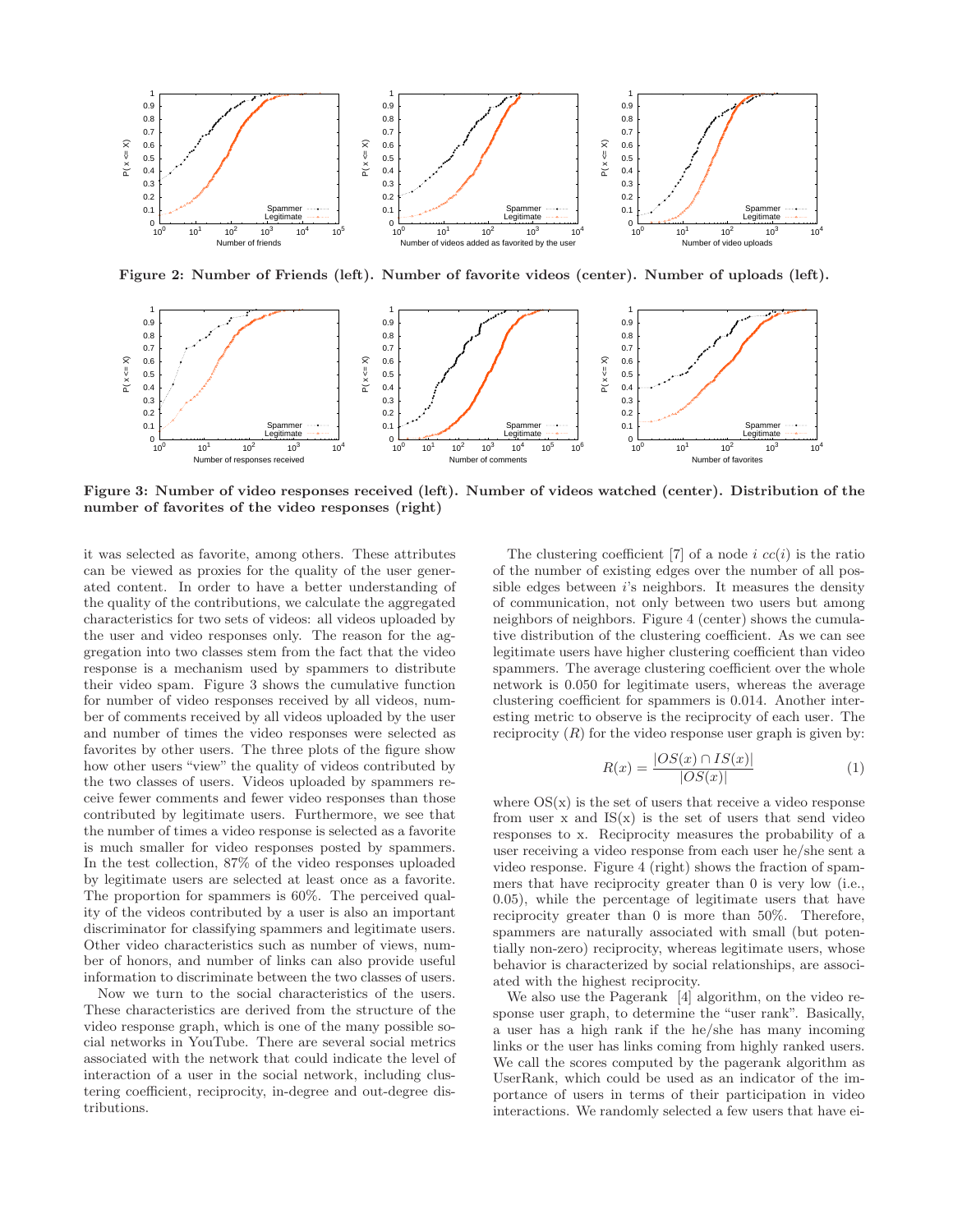

Figure 4: UserRank (left). Node clustering coefficient (center). Reciprocity (right).

ther high rank or low rank. Users with high rank are among the most viewed and most subscribed users. Most of them are directors (a director accounts have special advanced options in YouTube). Low rank users have small number of views and some of them exhibit some of the characteristics already discussed in this section, namely, they post video responses to many videos but receive no video responses from the video community. The left part of Figure 4 confirms the legitimate users have higher pagerank than spammers.

These differences suggest mechanisms to differentiate legitimate users from spammers on the basis of network structure and individual characteristics. In the next section we propose using these differences as the basis of the video spammer classification algorithm.

## **5. SPAMMER DETECTION MECHANISM**

Our spammer detection method relies on a machine learning approach for classifying our dataset. In this approach, the classification algorithm "learns"with part of the data and then applies its knowledge to classify users into two types: legitimate or spammers. This section discusses details of the classification scheme for identifying video spammers in an online social network. First, we present the features used by the classifier. We also define a set of metrics that are used to evaluate the efficiency of the classification scheme. We then show the results obtained by the classification scheme when applied to the test collection.

#### **5.1 Features**

User-based Features: For each user in our test collection, we associate a number of features that correspond to characteristics of the user profile. The features are: number of videos uploaded, the number of friends, number of videos watched, number of videos added as favorites, number of video responses posted, number of video responses received, number of subscriptions, number of subscribers. We selected 8 attributes based on user characteristics.

Video-Based Features: The video-based features consist of aggregated characteristics of the set of videos uploaded by a user. For each attribute we calculate the total and the average value of the characteristic for the set of videos. We consider two sets of videos: 1) All videos uploaded by the user. 2) Only the video responses uploaded by the user. For both sets, we consider the following attributes: number of views, duration, number of ratings, number of comments, number of favorites, number of honors, number of external links. Considering the two sets, we have 14 attributes. Since we also consider the total and the average value for each attribute, we end up with 28 attributes based on video characteristics.

Social Network Features: We use a number of social network features based on the video response graph: node in-degree, out-degree, clustering coefficient, userrank, betweenness, reciprocity and assortativity. The node assortativity is defined as the ratio between the degree of the node and average degree of its neighbors [5]. We calculate node assortativity for the four types of degree-degree correlations (i.e., in-in, in-out, out-in, and out-out). In total, we have 10 attributes based on social characteristics.

#### **5.2 Spam Metrics**

In order to define the metrics used to evaluate the proposed heuristics, we consider the following measures:

|       |            | Prediction         |  |  |
|-------|------------|--------------------|--|--|
|       |            | Legitimate Spammer |  |  |
| True  | Legitimate |                    |  |  |
| Label | Spammer    |                    |  |  |

Let a represent the number of legitimate users correctly classified as legitimate, b the number of legitimate users falsely classified as spammer, c the spammers falsely classified as legitimate, and d the number of spammers correctly classified as spammers. In order to evaluate the classification algorithms, we consider the following metrics, commonly used on Machine Learning and Information Retrieval [3]:

- True positive rate  $TP$ , or recall:  $R = \frac{d}{c+d}$ .
- True negative rate:  $TN = \frac{a}{a+b}$ .
- False positive rate:  $FP = \frac{b}{a+b}$ .
- False negative rate:  $FN = \frac{c}{c+d}$ .
- Accuracy  $=$   $\frac{a+d}{a+b+c+d}$
- F-measure:  $F = 2 \cdot \frac{P \cdot R}{P + R}$ , where P is the precision  $P = \frac{d}{b+d}$ .

We report all the metrics listed above since they have direct interpretation in practice. The true positive (or recall) can be understood as the rate at which spammers are predicted to be spammers whereas the true negative is the rate at which legitimate users are predicted as non-spammers. On the other hand, the false positive is the rate at which legitimate users are predicted to be spammers, and false negative the rate at which spammers are predicted as legitimate. The accuracy provides the rate at which the classifier predicts results correctly. We also use the F-measure to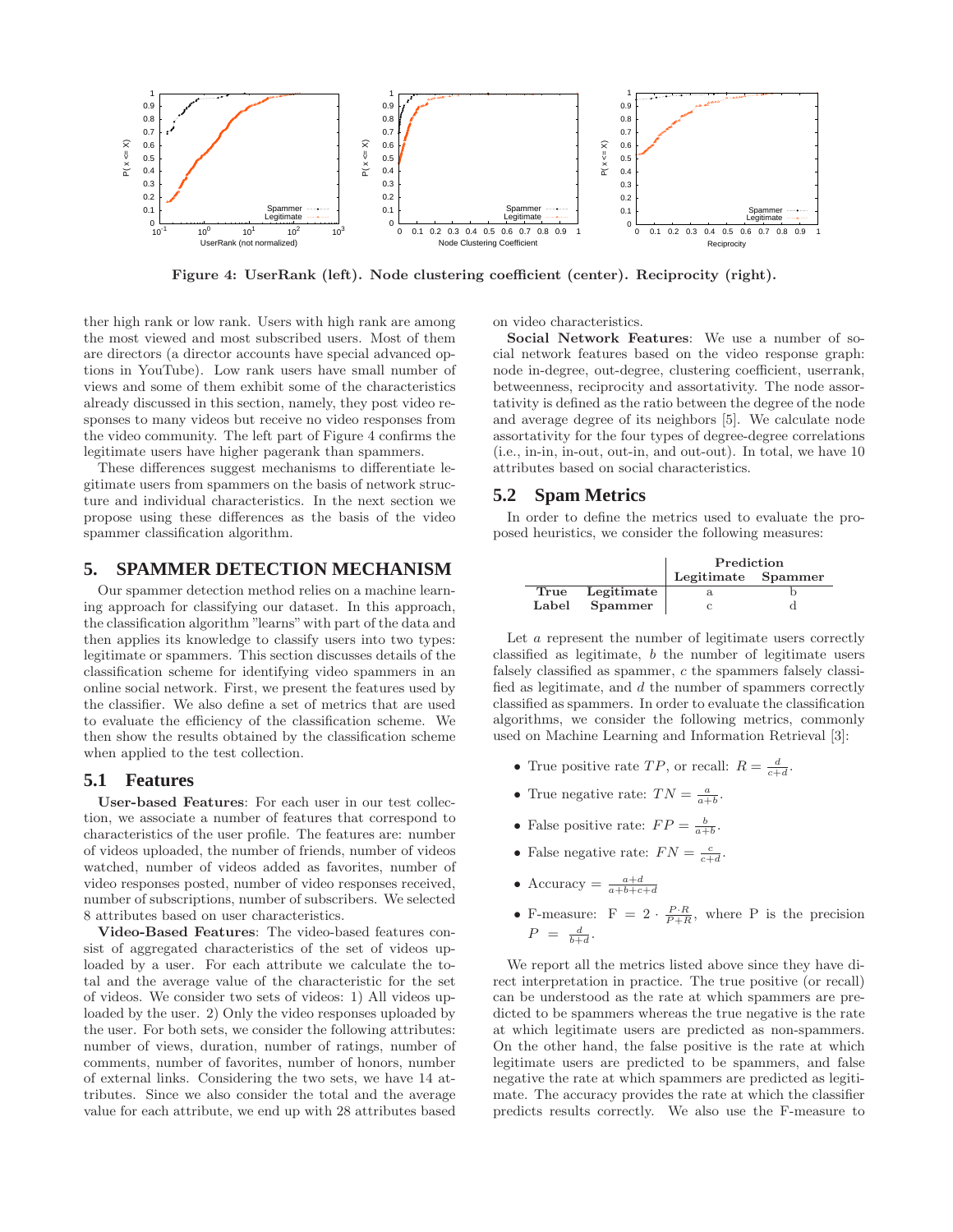compare results, since it is a standard way of summarizing precision and recall. The maximum value of F-measure is 1, which means that the prediction is perfect.

## **5.3 Classification**

The SVM [20] (Support vector machine) methods are a well-known class of algorithms for data classification. We choose to use the SVM methods as the classifier for our dataset. Basically, SVM performs classification by mapping input vectors to an N-dimensional space. The goal is to find the optimal hyperplane that separates the data into two categories, each one constructed on each side of the hyperplane. We use a binary non-linear SVM with RBF kernel to allow SVM models to perform separations with very complex boundaries. We choose to use the implementation of SVM provided with libSVM [8], an open source SVM package that allows searching for the best classifier parameters (i.e. cost and gamma) in order to define the best SVM configuration for the dataset. Particularly, we use a tool from libSVM called easy, which provides a series of optimizations, including normalization of all numerical attributes. Since our dataset contains 592 users, we use a 5-fold cross-validation in order to avoid test folders with a very small number of users. In a 5-fold cross validation, the original sample is partitioned into 5 sub-samples. Of the 5 sub-samples, one sub-sample is used for testing the classifier, and the remaining 4 sub-samples are used as training data. The process is then repeated 5 times, with each of the 5 sub-samples used exactly once as the test data. The final result reported is the average of 5 runs.

In our analysis, we build the classifier using each set of correlated features (i.e. user-based, video-based, social network, and using all features together). The results are shown in Table 2. Analyzing the results for the classifier using all features, we observe that SVM obtained 0.439 for true positive rate, meaning that 43.9% of the spammers are correctly classified as spammers and could be correctly removed from the system. For the legitimate users, 98.1% are classified correctly. The accuracy obtained is 0.87, meaning that our approach classified erroneously 13% of all users. Clearly, the majority of the users classified erroneously are spammers since our test collection contains about 4 times more legitimate users than spammers.

| Metric             | User  | Video | SN    | ALI   |
|--------------------|-------|-------|-------|-------|
| TP                 | 0.054 | 0.426 | 0.375 | 0.439 |
| TN                 | 0.998 | 0.922 |       | 0.981 |
| FP                 | 0.002 | 0.078 | 0     | 0.019 |
| FN                 | 0.946 | 0.574 | 0.625 | 0.561 |
| Accuracy           | 0.821 | 0.821 | 0.874 | 0.870 |
| $_{\rm F-measure}$ | 0.094 | 0.484 | 0.540 | 0.558 |

Table 2: Results SVM classification

Observing the false positive rate, we note that SVM classified only 1.9% of legitimate users as spammers. For example, the 1.9% of legitimate users classified as spammers could have their accounts suspended or their videos excluded. Using only social network attributes, the SVM classified all legitimate users as legitimate users, at a cost of having a smaller true positive rate compared with the result which uses all attributes. Depending on the system objectives, it may be better to have a smaller  $FP$  than a higher  $TP$ .

We investigated the user attributes and YouTube profile of each user classified erroneously. For the spammers classified as legitimate users (false negative of 56.1%), we observed that most of these users use their account as a legitimate user and act as a spammer only for some of its video responses. Most of these users have video responses that are not spam, tricking the classifier in some attributes. Also, some of the videos marked as spam are very popular (i.e. high number of subscribers, views, comments, favorites), tricking the classifier and reaching the spammer objectives. For the legitimate users classified as spammers (false positive of 1.9%) we observed that most have small in-degree and pagerank, high out-degree, and their videos have low popularity. However, these users need further investigation, since these characteristics are common to several other legitimate users who were correctly classified.

Comparing all subsets of attributes, the average values of F-measure show that the social-network attribute set is the most important of three sets for the SVM classification, followed by video-based and user-based attributes. However, statistically these average numbers are not different, except for user-based attributes. We execute the t-test [15] with 90% confidence interval for each two sets of attributes, concluding that all results for social network attributes, videobased attributes, and the set of all attributes are not statistically significant. The user-based attributes turn out to be the least important of the three sets of attributes.

In order to verify the ranking of importance of these attributes we use three feature selection methods available on Weka [21]. We choose three methods, described on the literature [23, 24], namely:  $\chi^2$  (Chi Squared), Information Gain, and Symmetrical Uncert. Table 3 presents the 10 most important features for each feature selection method used. All three feature selection methods have 9 attributes in common, 6 of video-based attributes and 3 social network attributes. Moreover, note that all the attributes in the first places are social network attributes, and that the information gain and  $\chi^2$  methods have 10 attributes in common.

In conclusion, social network metrics and video-based attributes are the most important set of attributes considered by SVM classifier, which are also important for other feature selection algorithms.

## **6. CONCLUSIONS AND FUTURE WORK**

In this paper we studied video spam in a popular online social video network, namely YouTube. Our study relies upon a dataset collected from YouTube. We crawled the YouTube site to obtain an entire component of the video response user graph. By manual inspection, we created a test collection with users classified as spammers or legitimate. We provided a characterization of the users on this test collection which raises several attributes useful to characterize the social or anti-social behavior of users. Using a classification technique, we proposed a video spam detection mechanism which is able to correctly identify significant fraction of the video spammers (44%) in our test collection while incurring in 2% of misclassification of legitimate users. Furthermore, our results were able to bring to light the most important attributes.

As future work, we plan to improve our mechanism to detect spammers and also develop heuristics to identify users that exhibit other kinds of anti-social behavior including causing a video to enter into the list of top videos. Furthermore, we intend to evaluate other social networks formed by YouTube links in order to identify new attributes that can